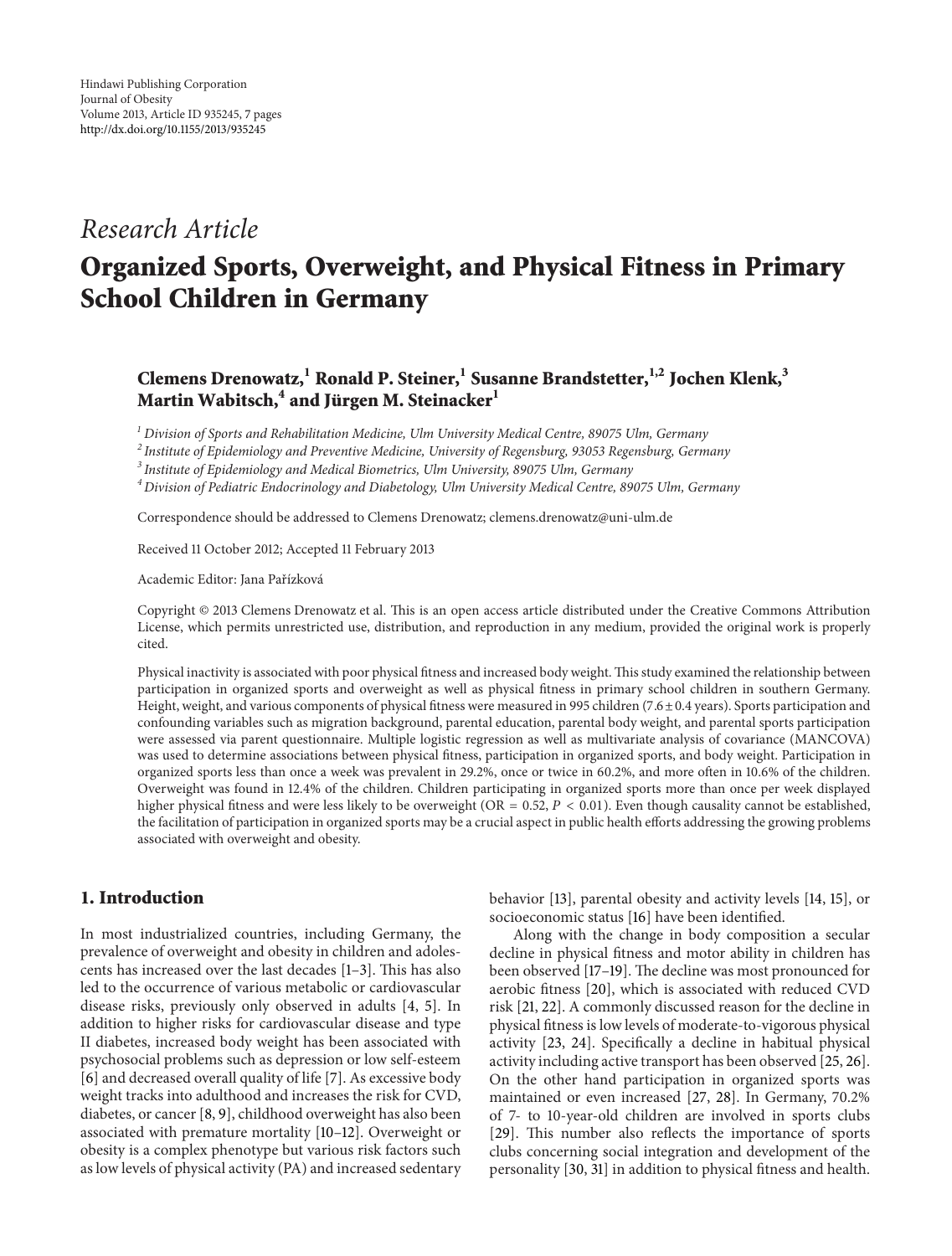Due to its popularity, sports participation should be considered as an effective strategy to reduce fatness and increase fitness in children [32–34]. The World Health Organisation (WHO) also promotes the use of existing settings based on the national situation and cultural habits for the prevention of overweight and obesity [35].

While an inverse relationship between body composition and extracurricular sports participation was shown in adolescents [34], no such relationship was shown in primary school children [36]. Quinto Romani [37] concludes that the literature examining the effects of organized sports on children's weight status or physical fitness is inconclusive. In addition to problems of accurate assessment, sports participation in organized youth sports does not necessarily guarantee sufficient physical activity to achieve health benefits or increase fitness [38]. Further, various environmental factors need to be considered when examining the effect of sports participation on body composition and fitness. The purpose of the study, therefore, was to examine the association between participation in organized sports and physical fitness as well as overweight in 8-year-old children while considering various environmental constraints.

#### **2. Materials and Methods**

*2.1. Subjects.* Baseline data from 1119 (53% male, 47% female) second-grade children (7.6  $\pm$  0.4 years) from 32 schools (64 classes) participating in a health and lifestyle intervention project (URMEL-ICE) in southwest Germany was used. The study protocol was approved by the institutional ethics review board, and parental consent as well as child assent was obtained prior to data collection.

*2.2. Anthropometry.* Height and weight were measured in 1064 children (95% of the total sample) according to standard procedures during a physical examination performed by the outpatient clinic of the Children's hospital. Height was measured to the nearest 0.1 cm (Ulm stadiometer, Busse, Ulm, Germany) and weight to the nearest 0.1 kg using a calibrated balance beam scale (Seca, Hamburg, Germany) with participants wearing only underwear. Body mass index (BMI) was calculated (kg/m<sup>2</sup>) and converted to BMI percentiles (BMIPCT) using Kromeyer-Hauschild et al. [39] reference values. Overweight was defined as  $BMIPCT \geq 90$  [39].

*2.3. Physical Fitness.* The "Allgemeiner sportmotorischer Test für Kinder (AST)" (general motor abilities test for children) [40], a commonly used fitness test for 6- to 11-year-old children, was administered in the schools by trained personnel. In addition to the 6 items of the AST (6 min run, 20 m sprint, medicine ball throw, throw-on-target, throw-and-turn, and obstacle run) sit-and-reach test and one-leg-balancing from the Eurofit test [41] were incorporated to cover a wider range of fitness-related parameters. A total of 995 children (89% of all participating children) participated in these physical fitness tests.

*2.4. Sports Participation.* A parental questionnaire was used to determine participation in organized sports outside the school setting. As there is currently no validated instrument for the assessment of health behaviour available in German, questions were based on the KiGGS survey, which assessed health behaviour in 18,000 German children and adolescents [42]. Children's sports participation was classified as less than once a week, once or twice a week, and more than twice a week.

*2.5. Confounding Variables.* In addition, the questionnaire assessed confounding variables such as migration background, parental education, parental overweight and parental participation in organized sports. Confounding variables were dichotomized. Migration background was present when either the child's father or mother was born outside Germany or when a foreign language was spoken during the child's first years. Level of parents' education was differentiated by 10 years of schooling of either father or mother. A BMI cutpoint of 25 was used to determine between overweight and nonoverweight, and parental sports participation was separated by participation in organized sports or visiting a fitness centre more than one hour per week.

*2.6. Statistical Analysis.* Descriptive statistics for the three sports participation groups were calculated and checked for normal distribution. The odds ratio for children being overweight as well as sports participation was calculated via multiple stepwise logistic regression entering sex, overweight, migration background, level of parents' education, parental overweight, and parental participation in sports as confounding variables. In addition, the child's weight status was considered for the sports participation model, while sports participation was considered when calculating the odds ratio for being overweight. Differences in individual fitness parameters by sports participation were calculated via multivariate analysis of covariance (MANCOVA), again adjusting for the previously mentioned confounding variables. Bonferroni adjustment was used for post hoc analyses in case of significant group differences. Missing values were excluded per case, and level of significance was defined as  $P < 0.05$ . All statistics were calculated in SPSS (17.0.0).

#### **3. Results**

Table 1shows age and anthropometric data of the total sample by sports participation. The majority of children (60%) participated in sports once or twice per week beyond the recommended 3 classes of PE. BMIPCT differed significantly between sports participation groups ( $F(2, 1004) = 6.81, P <$ 0.01). Specifically, those reporting sports participation 1-2 times per week had significantly lower BMIPCT than those reporting less than once a week.

Table 2 displays the prevalence of potential confounding variables on child's sports participation. After entering all of these variables as well as sex in a multiple stepwise logistic regression, comparing children who participate less than once with those participating regularly in organized sports, only migration background as well as parental weight status remained in the final model, which explained between 11.2%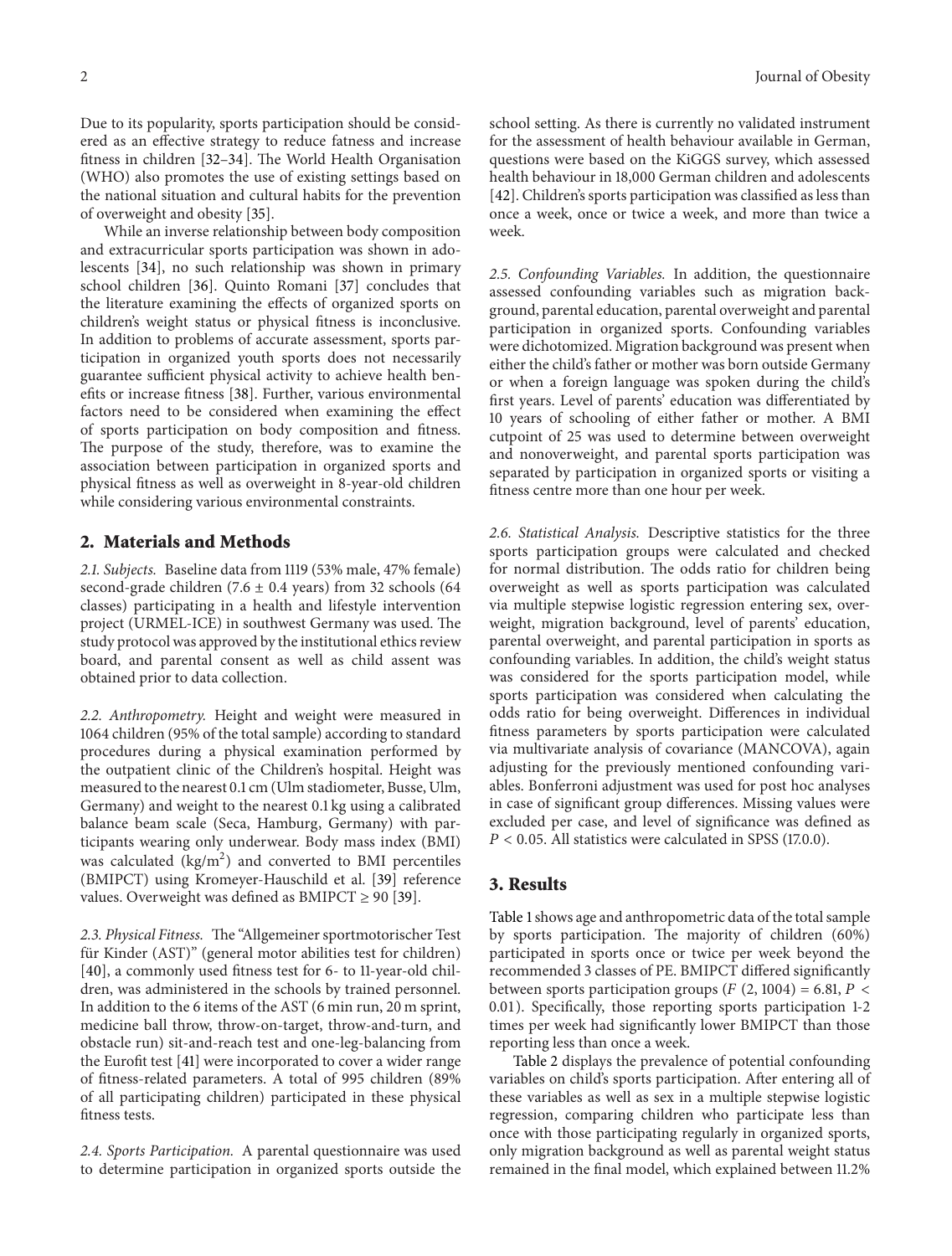| $N$ (% male)  | All<br>1053 (53.5%) | Children's participation in organized sports per week |                          |                             |  |
|---------------|---------------------|-------------------------------------------------------|--------------------------|-----------------------------|--|
|               |                     | Less than once<br>307 (47.6%)                         | 1-2 times<br>634 (54.9%) | More often<br>$112(61.6\%)$ |  |
| Age (years)   | 7.6(0.5)            | 7.6(0.4)                                              | 7.5(0.5)                 | 7.6(0.4)                    |  |
| Height (cm)   | 127.1(5.6)          | 127.2(5.5)                                            | 127.1(5.6)               | 127.2(6.0)                  |  |
| Weight (kg)   | 26.4(5.0)           | 27.3(5.6)                                             | 26.0(4.7)                | 26.2(4.9)                   |  |
| <b>BMIPCT</b> | 49.9(28.8)          | 55.1(30.5)                                            | 47.6(28.1)               | 49.0(25.8)                  |  |

Table 1: Subjects characteristics of the total sample (all) stratified by participation in organized sports per week. Values are mean and SD.

Table 2: Distribution of the occurrence of confounding variables of the total sample (all) stratified by participation in organized sports per week. Indicated are  $N$  and %.

|                                | All<br>N(%) | Children's participation in organized sports per week |                   |                    |
|--------------------------------|-------------|-------------------------------------------------------|-------------------|--------------------|
|                                |             | Less than once<br>N(%)                                | 1-2 times<br>N(%) | More often<br>N(%) |
| Overweight                     | 124(12.4)   | 56(19.5)                                              | 61(10.0)          | 7(6.6)             |
| Parental education $\leq 10 y$ | 569 (57.3)  | 198(70.7)                                             | 314(52.0)         | 57(52.3)           |
| Migration background           | 259(26.1)   | 137(50.0)                                             | 102(16.7)         | 20(18.5)           |
| Maternal overweight            | 341(33.4)   | 131(44.4)                                             | 178(28.8)         | 32(29.4)           |
| Paternal overweight            | 573(58.6)   | 171(62.4)                                             | 338 (56.6)        | 64 (59.8)          |
| Maternal organized sport       | 285(27.5)   | 40(13.2)                                              | 119(31.9)         | 46(41.8)           |
| Paternal organized sport       | 272(27.7)   | 47(17.1)                                              | 192(32.4)         | 32(29.1)           |

Table 3: Odds ratio (OR) for overweight by participation in organized sports based on logistic regression adjusted for migration and parental weight status.

| Participation<br>in organized | Overweight (logistic regression) |                          |       |       |
|-------------------------------|----------------------------------|--------------------------|-------|-------|
| sports                        | OR                               | 95 % confidence interval |       |       |
| Once or twice                 | 0.522                            | 0.327                    | 0.834 | 0.007 |
| More often                    | 0.312                            | 0.126                    | 0.773 | 0.012 |

(Cox and Snell  $R^2$ ) and 16.4% (Nagelkerke  $R^2$ ) of the variance in sports participation. Having a migration background or overweight parents reduced the odds for regular sports participation. It was further shown that the odds of children being overweight were significantly lower with increased sports participation (Table 3).

Using MANCOVA, controlling for sex, overweight, migration background, parental overweight, and parental participation in organized sport, a significant main effect of participation in organized sports on most physical fitness parameters was shown (Table 4). Post hoc analysis using Bonferroni adjustment revealed that children who participate less than once a week in organized sports performed significantly worse than those who participate regularly. There were no differences between children participating once or twice per week in organized sports compared to those participating more often. No significant differences occurred for the 20 m sprint and obstacle run, even though there was a tendency of a better performance with higher sports participation. No association between sports participation and ball aiming was shown.

#### **4. Discussion**

In the present study 12.4% of children were overweight or obese, which is comparable to previously reported percentages in Germany and other European countries [43–45]. Similarly, participation rates in organized sports are comparable to those reported previously in German children [29]. The inverse relationship between fitness and overweight as well as physical activity and overweight has generally been accepted [46]. This study, however, further shows that this association remains even after controlling for various family-related confounding variables. These results suggest that sports participation is an important aspect when examining overweight and physical fitness, even at a relatively young age. Regular participation in organized sports, even only once or twice per week, already reduced the odds for being overweight by almost 50%. Similar results have been reported in adolescents [37, 47], 10- to 11-year-old children [48], and in preschoolers [3]. Interestingly, no association between sports participation and body fatness was observed in studies examining similar age groups [36, 49]. One explanation for these results may be that BMI does not necessarily differentiate between body fat and lean tissue. A lower amount of body fat in children with higher sports participation could be masked by a higher lean body mass, which would result in no differences in BMI. Zahner et al. [36], however, relied on skinfold measurements rather than BMI but could not show any association between BMI and sports participation either. These authors argue that engagement in organized sport may not necessarily reflect intensity. Further, only limited information on the type of sports children are engaging in is available, and different sports may affect body composition differently. In addition,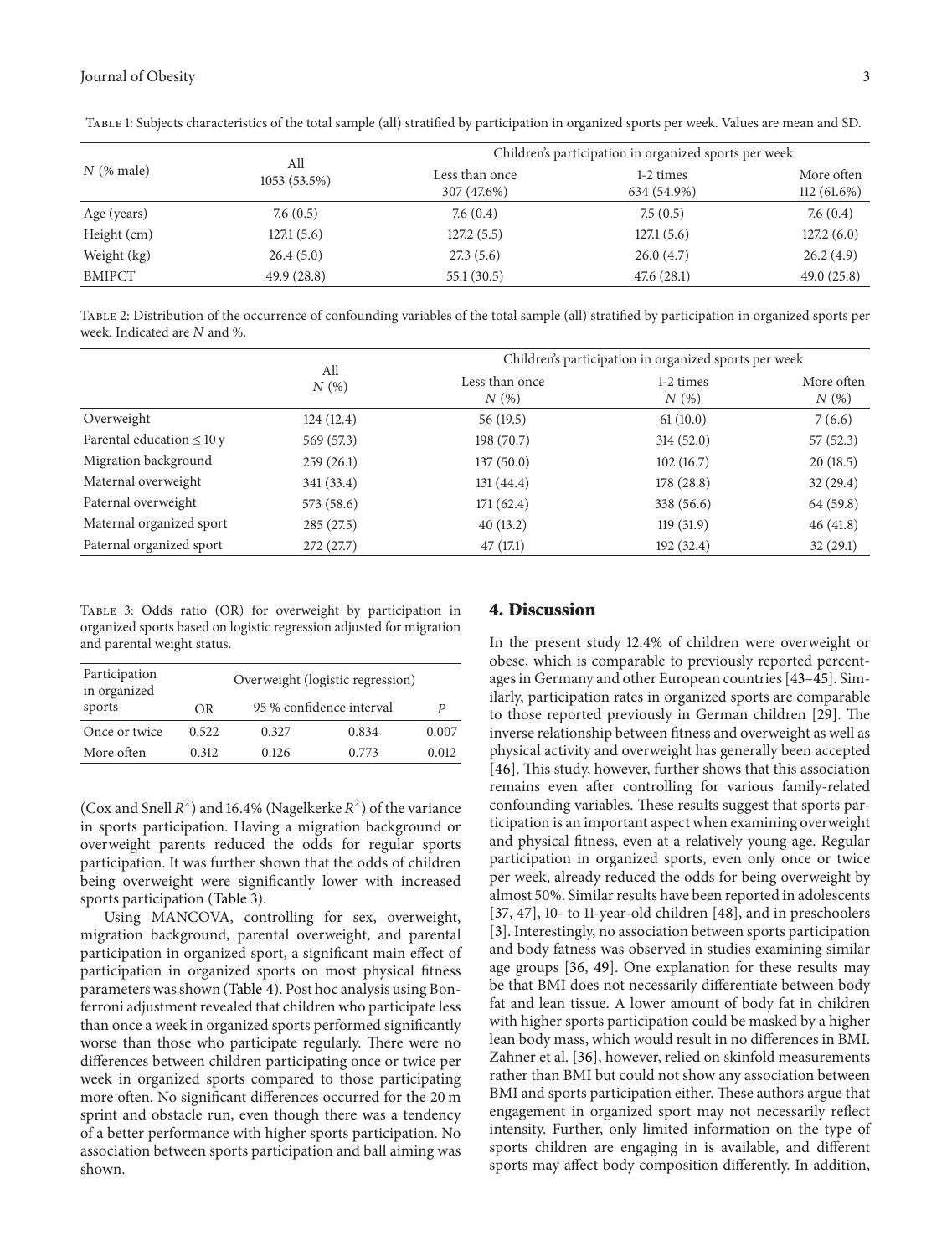|                             | Children's participation in organized sports per week |                 |                 | <b>MANCOVA</b> |          |
|-----------------------------|-------------------------------------------------------|-----------------|-----------------|----------------|----------|
|                             | Less than once                                        | 1-2 times       | More often      | F              | Р        |
| $20 \text{ m}$ sprint $(s)$ | 4.99(0.48)                                            | 4.83(0.41)      | 4.74(0.42)      | 2.370          | 0.092    |
| Sit and reach (cm)          | 0.56(6.52)                                            | 2.14(5.95)      | 3.00(5.66)      | 6.841          | $0.001*$ |
| Medicine ball shot put (cm) | 277.53 (69.47)                                        | 294.17 (63.27)  | 305.23 (60.57)  | 5.723          | $0.003*$ |
| 6 min endurance run (m)     | 800.64 (123.16)                                       | 866.47 (138.86) | 897.37 (124.57) | 5.504          | $0.004*$ |
| Obstacle run (s)            | 25.21(4.49)                                           | 23.71 (4.57)    | 22.96 (4.07)    | 2.555          | 0.078    |
| Throw-and-turn (points)     | 13.43(10.46)                                          | 16.58(11.25)    | 19.57 (11.52)   | 4.120          | $0.017*$ |
| Ball aiming (points)        | 7.75(3.78)                                            | 8.21(4.19)      | 9.23(4.31)      | 0.928          | 0.396    |
| One leg balancing (points)  | 1.02(0.57)                                            | 0.84(0.57)      | 0.81(0.62)      | 3.585          | $0.028*$ |

TABLE 4: Mean values and SD for individual fitness tests by participation in organized sports. F and P values are from MANCOVA.

<sup>∗</sup>Difference between less than once a week and weekly sports participation.

sports participation is only one component of children's physical activity, and especially younger children probably obtain the majority of their physical activity via free play [50], which may also differ significantly in intensity. Nevertheless, engagement in organized sports has been associated with long-term engagement in physical activity [51]. The present study also indicates that migration status as well as parental weight status needs to be considered when examining the association between sports participation and body weight in children. Parental overweight as well as lower socioeconomic status has been shown to be associated with a higher body weight in children [52]. Migration status is also commonly associated with lower socioeconomic status [53] but a recent study in a German sample showed an inverse relationship between migration status and sports participation independent of household income or parental education [16]. This could be due to different cultural values and attitudes towards sports. Even though migration status is associated with educational level, no significant association between parental education and overweight in children was observed in the present study. Van der Horst et al. [54] also argued that parental support, such as transportation to training and competition, is a crucial component concerning children's sports participation. This kind of support seems to be more important than parents serving as role models, but more active parents are probably more likely to provide transportation or other forms of support for their children [55].

In addition, a significant relationship between sports participation and various components of physical fitness has been shown, independent of migration background, parental education, and parental sports participation. Particularly the role of regular sports participation in aerobic fitness should be emphasized as the inverse association between aerobic fitness and cardiovascular disease risk has already been reported in children [56]. Regular sports participation also increases power, flexibility, and balance [36, 57]. The better performance in these components may be crucial for continued engagement in sports and physical activity, as a better overall fitness allows for better performance and thus increases long-term motivation. Interestingly, Saar and Jürimäe [48] showed such an association between sports participation and fitness only in adolescents, but not in children.

In this study, however, only endurance and flexibility were assessed. It should also be considered that younger children generally display lower engagement in organized sports [36] and obtain most of their exercise via unstructured play [50]. Bürgi et al. [58] argue that especially participation in vigorous activity increases physical fitness, but such activities can occur in unstructured play or general physical activity as well. Further, it could be argued that a prolonged engagement in sports is necessary to cause changes in physical fitness, and particularly in younger children, some may have just started participating in organised sports and, therefore, might not display any adjustments.

It should also be considered that the directionality of the relationship between regular sports participation and physical fitness cannot be determined via a cross-sectional study. It may be possible that children with a higher physical fitness are more likely to participate in organized sports due to their better abilities. Similarly, it remains to be determined whether increased body weight is a result of a lack of sports participation or whether selection bias leads to a lower participation of overweight children in organized sports. Most likely the association between sports participation and physical fitness as well as body composition is bidirectional, which will make it difficult to establish a causal pathway even in longitudinal studies. Nevertheless, it has been argued that participation in sports is one way to increase fitness and reduce body fat [33, 59] even though biological and genetic aspects need to be considered.

In addition to the cross-sectional design other limitations of the present study should be addressed. Relying on parent questionnaires for children's participation in organized sports may have introduced potential bias, particularly as parents were informed about the intention of the study due to the following intervention. There is also no information on the intensity children experienced during training sessions or the duration of their training. In general, however, training in organized sports at this age lasts between 60 and 90 minutes per day. Further, only participation in organized sports was considered rather than total physical activity, which may be problematic, especially in younger children. Ebenegger et al. [60], however, did show a direct relationship between sports participation and habitual PA in preschoolers. The large sample size, on the other hand, is a strength of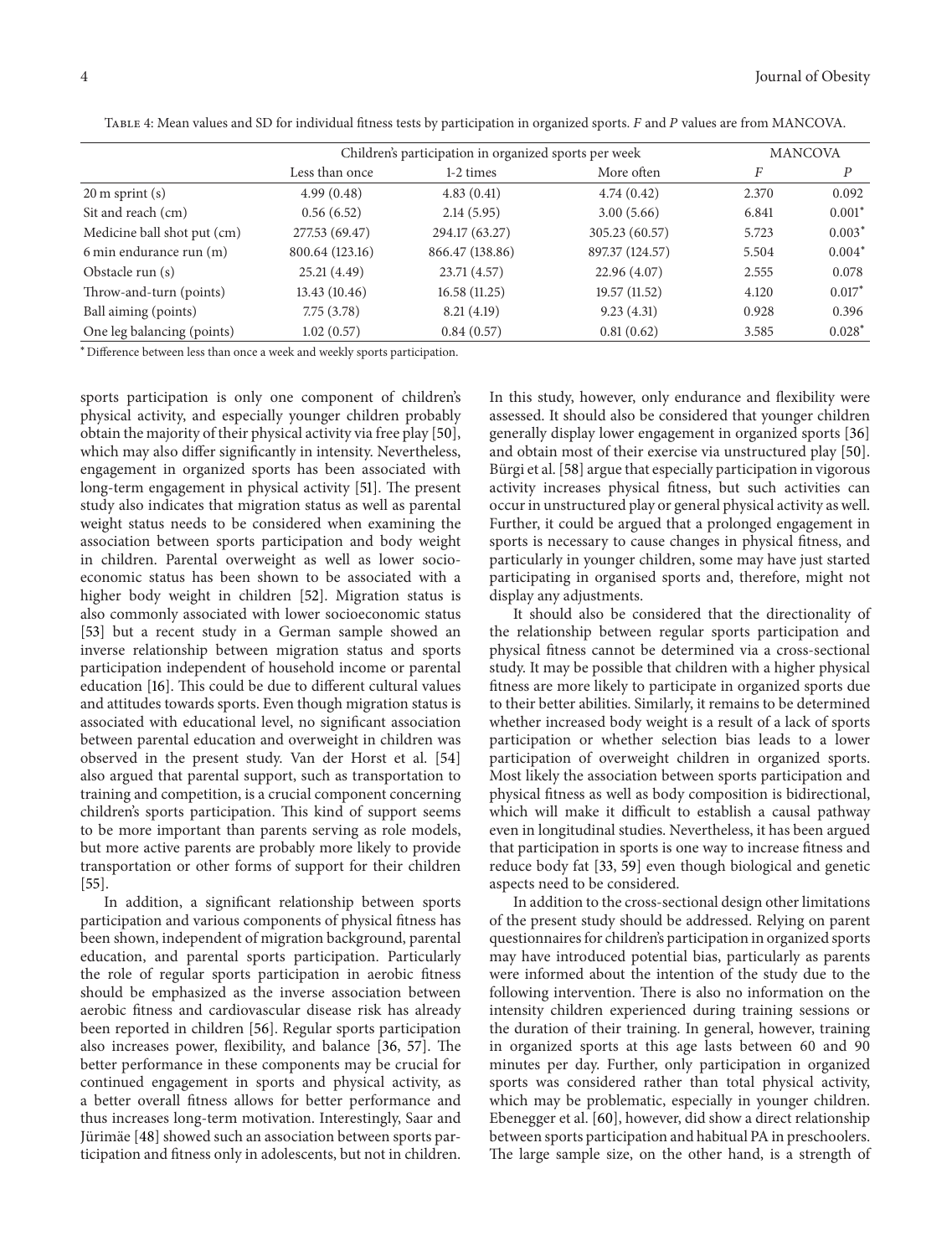the present study, and an analysis of missing value did not show any systematic bias. In addition, anthropometric as well as physical fitness measurements were performed by trained staff and followed standard procedures, which adds to the credibility of the study.

#### **5. Conclusions**

Overall, the present study shows that increased participation in organized sports is associated with increased physical fitness and lower risk for overweight in elementary school children. Even though directionality of these relationships cannot be established, these results emphasize the necessity for an early establishment of an active lifestyle, including sports participation, to allow for the development of various components associated with physical fitness as this may facilitate long-term engagement in sports and physical activity. Considering the low levels of physical education in school with the continued risk of further reduction, the promotion and facilitation of engagement in organized sports would be an important aspect concerning public health. In Germany, roughly 70% of boys and 65% of girls engage in organized sports [29], which could significantly contribute to children's overall physical activity levels as long as sufficient activity time and engagement are assured. In addition, participation in organized sports has been positively associated with the development of psychosocial components such as increased self-esteem, better stress tolerance, and reduced social isolation [61]. These benefits along with the association between sports participation and body weight underline the importance of organized sports in a child's development. Therefore, the facilitation of access to various sports that allow children with different abilities to engage in a variety of activities is a crucial aspect in today's efforts concerning public health.

#### **Authors' Contribution**

C. Drenowatz and R. P. Steiner contributed equally to the paper.

#### **Acknowledgments**

The authors would like to thank the children as well as their parents and the teachers who participated in URMEL ICE (Ulm Research on Metabolism, Exercise and Lifestyle in Children). The authors also acknowledge and thank all members of the study team for their excellent work. URMEL ICE has been funded by the Baden-Württemberg Stiftung, Stuttgart. The URMEL-ICE Study Group consists of Swantje Berg (M.D.), S. Brandstetter (Ph.D.), C. Drenowatz (Ph.D.), Christoph Galm (M.D.), J. Klenk (Ph.D.), Dmytro Prokopchuk (M.S.), Anja Schreiber (M.Sc.), J. M. Steinacker (M.D.), R. P. Steiner (M.D.), M. Wabitsch (M.D.), Olivia Wartha (M.S.), and Tamara Wirt (M.S.).

#### **References**

[1] C. B. Ebbeling, D. B. Pawlak, and D. S. Ludwig, "Childhood obesity: public-health crisis, common sense cure," *The Lancet*, vol. 360, no. 9331, pp. 473–482, 2002.

- [2] A. Beyerlein, A. M. Toschke, and R. von Kries, "Risk factors for childhood overweight: shift of the mean body mass index and shift of the upper percentiles: results from a cross-sectional study," *International Journal of Obesity*, vol. 34, no. 4, pp. 642– 648, 2010.
- [3] G. Nagel, M. Wabitsch, C. Galm et al., "Determinants of obesity in the Ulm Research on Metabolism, Exercise and Lifestyle in Children (URMEL-ICE)," *European Journal of Pediatrics*, vol. 168, no. 10, pp. 1259–1267, 2009.
- [4] W. H. Dietz, "Health consequences of obesity in youth: childhood predictors of adult disease," *Pediatrics*, vol. 101, no. 3, part 2, pp. 518–525, 1998.
- [5] A. Must and R. S. Strauss, "Risks and consequences of childhood and adolescent obesity," *International Journal of Obesity*, vol. 23, supplement 2, no. 2, pp. S2–S11, 1999.
- [6] J. S. Vander Wal and E. R. Mitchell, "Psychological complications of pediatric obesity," *Pediatric Clinics of North America*, vol. 58, no. 6, pp. 1393–1401, 2011.
- [7] L. J. Griffiths, T. J. Parsons, and A. J. Hill, "Self-esteem and quality of life in obese children and adolescents: a systematic review," *International Journal of Pediatric Obesity*, vol. 5, no. 4, pp. 282–304, 2010.
- [8] W. D. Brettschneider, R. Naul, A. Bünemann, and D. Hoffmann, "Overweight and obesity in children and adolescents," *Spectrum*, vol. 18, no. 2, pp. 25–45, 2006 (German).
- [9] J. J. Reilly, E. Methven, Z. C. McDowell et al., "Health consequences of obesity," *Archives of Disease in Childhood*, vol. 88, no. 9, pp. 748–752, 2003.
- [10] J. L. Baker, L. W. Olsen, and T. I. A. Sørensen, "Childhood bodymass index and the risk of coronary heart disease in adulthood," *New England Journal of Medicine*, vol. 357, no. 23, pp. 2329–2337, 2007.
- [11] A. Engeland, T. Bjørge, A. J. Søgaard, and A. Tverdal, "Body mass index in adolescence in relation to total mortality: 32 year follow-up of 227,000 Norwegian boys and girls," *American Journal of Epidemiology*, vol. 157, no. 6, pp. 517–523, 2003.
- [12] E. P. Whitlock, S. B. Williams, R. Gold, P. R. Smith, and S. A. Shipman, "Screening and interventions for childhood overweight: a summary of evidence for the US Preventive Services Task Force," *Pediatrics*, vol. 116, no. 1, pp. e125–e144, 2005.
- [13] A. P. Hills, L. B. Andersen, and N. M. Byrne, "Physical activity and obesity in children," *British Journal of Sports Medicine*, vol. 45, no. 11, pp. 866–870, 2011.
- [14] J. J. Reilly, J. Armstrong, A. R. Dorosty et al., "Early life risk factors for obesity in childhood: cohort study," *British Medical Journal*, vol. 330, no. 7504, pp. 1357–1359, 2005.
- [15] J. F. Sallis, J. E. Alcaraz, T. L. McKenzie, M. F. Hovell, B. Kolody, and P. R. Nader, "Parental behavior in relation to physical activity and fitness in 9-year- old children," *American Journal of Diseases of Children*, vol. 146, no. 11, pp. 1383–1388, 1992.
- [16] D. Lange, S. Plachta-Danielzik, B. Landsberg, and M. J. Müller, "Social inequality, migration, and healthy environments as determinants of overweight of children and adolescents. Results of the Kiel Obesity Prevention Study (KOPS)," *Bundesgesundheitsblatt—Gesundheitsforschung—Gesundheitsschutz*, vol. 53, no. 7, pp. 707–715, 2010.
- [17] A. M. Thompson, A. D. G. Baxter-Jones, R. L. Mirwald, and D. A. Bailey, "Secular trend in the development of fatness during childhood and adolescence," *American Journal of Human Biology*, vol. 14, no. 5, pp. 669–679, 2002.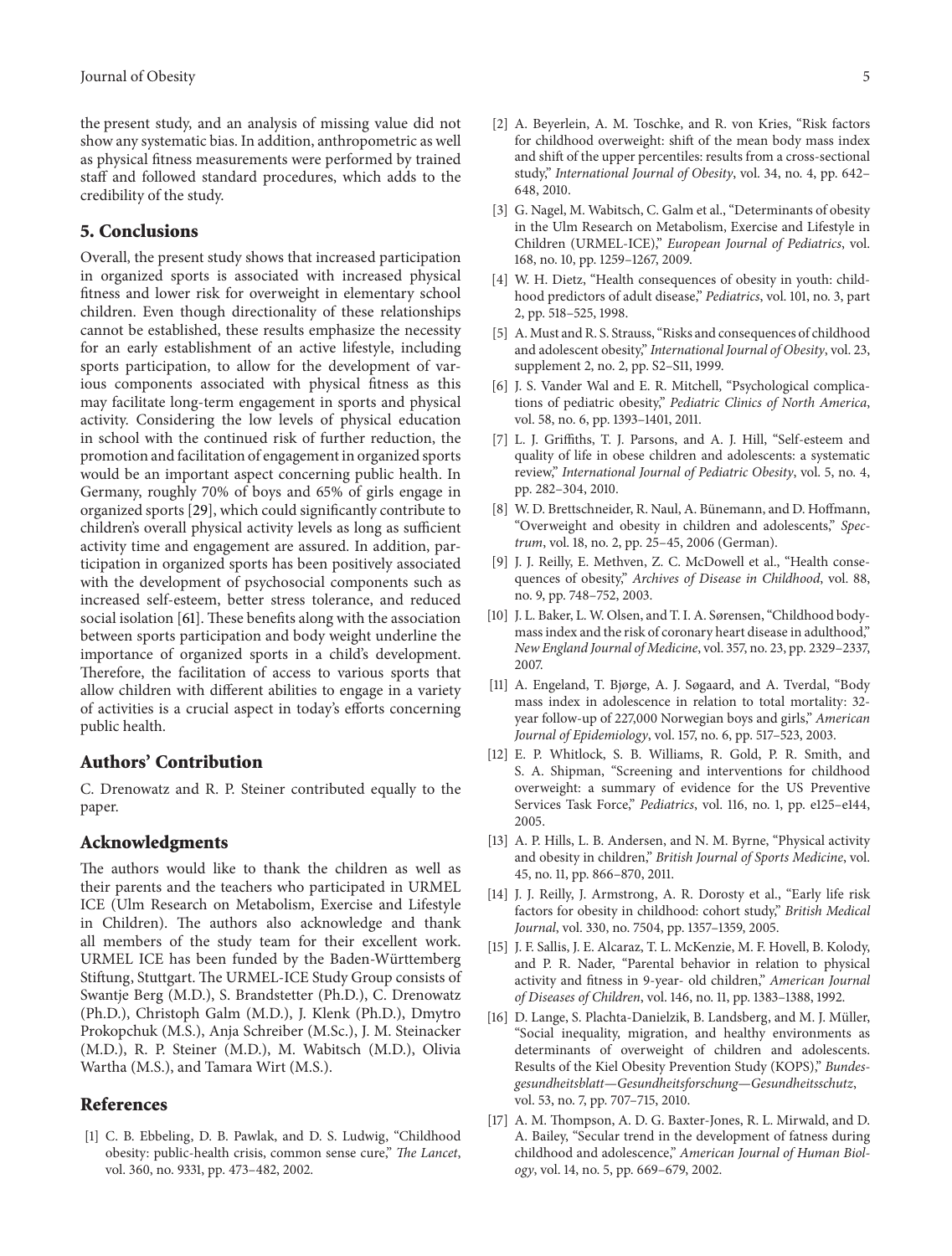- [18] G. R. Tomkinson, L. A. Léger, T. S. Olds, and G. Cazorla, "Secular trends in the performance of children and adolescents (1980–2000): an analysis of 55 studies of the 20m shuttle run test in 11 countries," *Sports Medicine*, vol. 33, no. 4, pp. 285–300, 2003.
- [19] K. Bös, "Motorische Leistungsfähigkeit von Kindern und Jugendlichen," in *Erster Deutscher Kinder- und Jugendsportbericht*, W. Schmidt, I. Hartmann-Tews, and W. Brettschneider, Eds., pp. 85–109, Hofmann, Schorndorf, Germany, 2003.
- [20] G. Tomkinson and T. Olds, "Secular changes in pediatric aerobic fitness test performance: the global picture," *Medicine and Sport Science*, vol. 50, pp. 46–66, 2007.
- [21] M. Dencker, O. Thorsson, M. K. Karlsson, C. Lindén, P. Wollmer, and L. B. Andersen, "Aerobic fitness related to cardiovascular risk factors in young children," *European Journal of Pediatrics*, vol. 171, no. 4, pp. 705–710, 2012.
- [22] L. Andersen, C. Riddoch, S. Kriemler, and A. Hills, "Physical Activity and cardiovascular risk factors in children," *British Journal of Sports Medicine*, vol. 45, no. 11, pp. 871–876, 2011.
- [23] S. J. Marshall, S. J. H. Biddle, T. Gorely, N. Cameron, and I. Murdey, "Relationships between media use, body fatness and physical activity in children and youth: a meta-analysis," *International Journal of Obesity*, vol. 28, no. 10, pp. 1238–1246, 2004.
- [24] K. Patrick, G. J. Norman, K. J. Calfas et al., "Diet, physical activity, and sedentary behaviors as risk factors for overweight in adolescence," *Archives of Pediatrics and Adolescent Medicine*, vol. 158, no. 4, pp. 385–390, 2004.
- [25] R. C. Brownson, T. K. Boehmer, and D. A. Luke, "Declining rates of physical activity in the United States: what are the contributors?" *Annual Review of Public Health*, vol. 26, pp. 421– 443, 2005.
- [26] J. Dollman, K. Norton, and L. Norton, "Evidence for secular trends in children's physical activity behaviour," *British Journal of Sports Medicine*, vol. 39, no. 12, pp. 892–897, 2005.
- [27] O. Samdal, J. Tynjälä, C. Roberts, J. F. Sallis, J. Villberg, and B. Wold, "Trends in vigorous physical activity and TV watching of adolescents from 1986 to 2002 in seven European Countries," *European Journal of Public Health*, vol. 17, no. 3, pp. 242–248, 2007.
- [28] M. Westerståhl, M. Barnekow-Bergkvist, G. Hedberg, and E. Jansson, "Secular trends in sports: participation and attitudes among adolescents in Sweden from 1974 to 1995," *Acta Paediatrica, International Journal of Paediatrics*, vol. 92, no. 5, pp. 602–609, 2003.
- [29] T. Lampert, G. B. M. Mensink, N. Romahn, and A. Woll, "Physical activity among children and adolescents in Germany: results of the German Health Interview and Examination Survey for Children and Adolescents (KiGGS)," *Bundesgesundheitsblatt— Gesundheitsforschung—Gesundheitsschutz*, vol. 50, no. 5-6, pp. 634–642, 2007.
- [30] L. Morris, J. Sallybanks, K. Willis, and T. Makkai, "Sport, physical activity and antisocial behaviour in youth," *Youth Studies Australia*, vol. 23, pp. 47–52, 2004.
- [31] V. Rittner and C. Breuer, *Social Value and Community Orienta*tion of Sports, Sportverlag Strauss, Köln, Germany, 2004.
- [32] R. Jago and T. Baranowski, "Non-curricular approaches for increasing physical activity in youth: a review," *Preventive Medicine*, vol. 39, no. 1, pp. 157–163, 2004.
- [33] P. A. Michaud, F. Narring, M. Cauderay, and C. Cavadini, "Sports activity, physical activity and fitness of 9- to 19-year-old

teenagers in the canton of Vaud (Switzerland)," *Schweizerische Medizinische Wochenschrift*, vol. 129, no. 18, pp. 691–699, 1999 (German).

- [34] L. Zahner, J. J. Puder, R. Roth et al., "A school-based physical activity program to improve health and fitness in children aged 6-13 years ("Kinder-Sportstudie KISS"): study design of a randomized controlled trial [ISRCTN15360785]," *BMC Public Health*, vol. 6, article 147, 2006.
- [35] World Health Organisation, *Steps to Health: A European Framework to Promote Physical Activity for Health*, WHO, Copenhagen, Denmark, 2007.
- [36] L. Zahner, T. Muehlbauer, M. Schmid, U. Meyer, J. J. Puder, and S. Kriemler, "Association of sports club participation with fitness and fatness in children," *Medicine and Science in Sports and Exercise*, vol. 41, no. 2, pp. 344–350, 2009.
- [37] A. Quinto Romani, "Children's weight and participation in organized sports," *Scandinavian Journal of Public Health*, vol. 39, no. 7, pp. 687–695, 2011.
- [38] M. F. Bergeron, "Improving health through youth sports: is participation enough?" *New Directions for Youth Development*, no. 115, pp. 27–41, 2007.
- [39] K. Kromeyer-Hauschild, M. Wabitsch, D. Kunze et al., "Percentiles of body mass index in children and adolescents evaluated from different regional German studies," *Monatsschrift fur Kinderheilkunde*, vol. 149, no. 8, pp. 807–818, 2001.
- [40] K. Bös and R. Wohlmann, "General motor abilities test for children (AST)," *Lehrhilfen fur den Sportunterricht ¨* , vol. 36, no. 10, pp. 145–160, 1987 (German).
- [41] Committee for the Development of Sport, *Eurofit: Handbook for the Eurofit Test of Physical Fitness*, Edigraf Editoiral Grafica, Rom, Italy, 1988.
- [42] B. M. Kurth, "The German Health Interview and Examination Survey for Children and Adolescents (KiGGS): an overview of its planning, implementation and results taking into account aspects of quality management," *Bundesgesundheitsblatt— Gesundheitsforschung—Gesundheitsschutz*, vol. 50, no. 5-6, pp. 533–546, 2007 (German).
- [43] B. M. Kurth and A. S. Rosario, "The prevalence of overweight and obese children and adolescents living in Germany: results of the German Health Interview and Examination Survey for Children and Adolescents (KiGGS)," *Bundesgesundheitsblatt— Gesundheitsforschung—Gesundheitsschutz*, vol. 50, no. 5-6, pp. 736–743, 2007 (German).
- [44] A. D. Liese, T. Hirsch, E. Von Mutius, and S. K. Weiland, "Burden of overweight in Germany: prevalence differences between former East and West German children," *European Journal of Public Health*, vol. 16, no. 5, pp. 526–531, 2006.
- [45] T. Lobstein and M. L. Frelut, "Prevalence of overweight among children in Europe," *Obesity Reviews*, vol. 4, no. 4, pp. 195–200, 2003.
- [46] R. Ross and I. Janssen, "Physical activity, fitness, and obesity," in *Physical Activity and Health*, C. Bouchard, S. Blair, and W. Haskell, Eds., pp. 173–189, Human Kinetics, Champaign, Ill, USA, 2007.
- [47] I. Ara, G. Vicente-Rodríguez, J. Jimenez-Ramirez, C. Dorado, J. A. Serrano-Sanchez, and J. A. L. Calbet, "Regular participation in sports is associated with enhanced physical fitness and lower fat mass in prepubertal boys," *International Journal of Obesity and Related Metabolic Disorders*, vol. 28, no. 12, pp. 1585–1593, 2004.